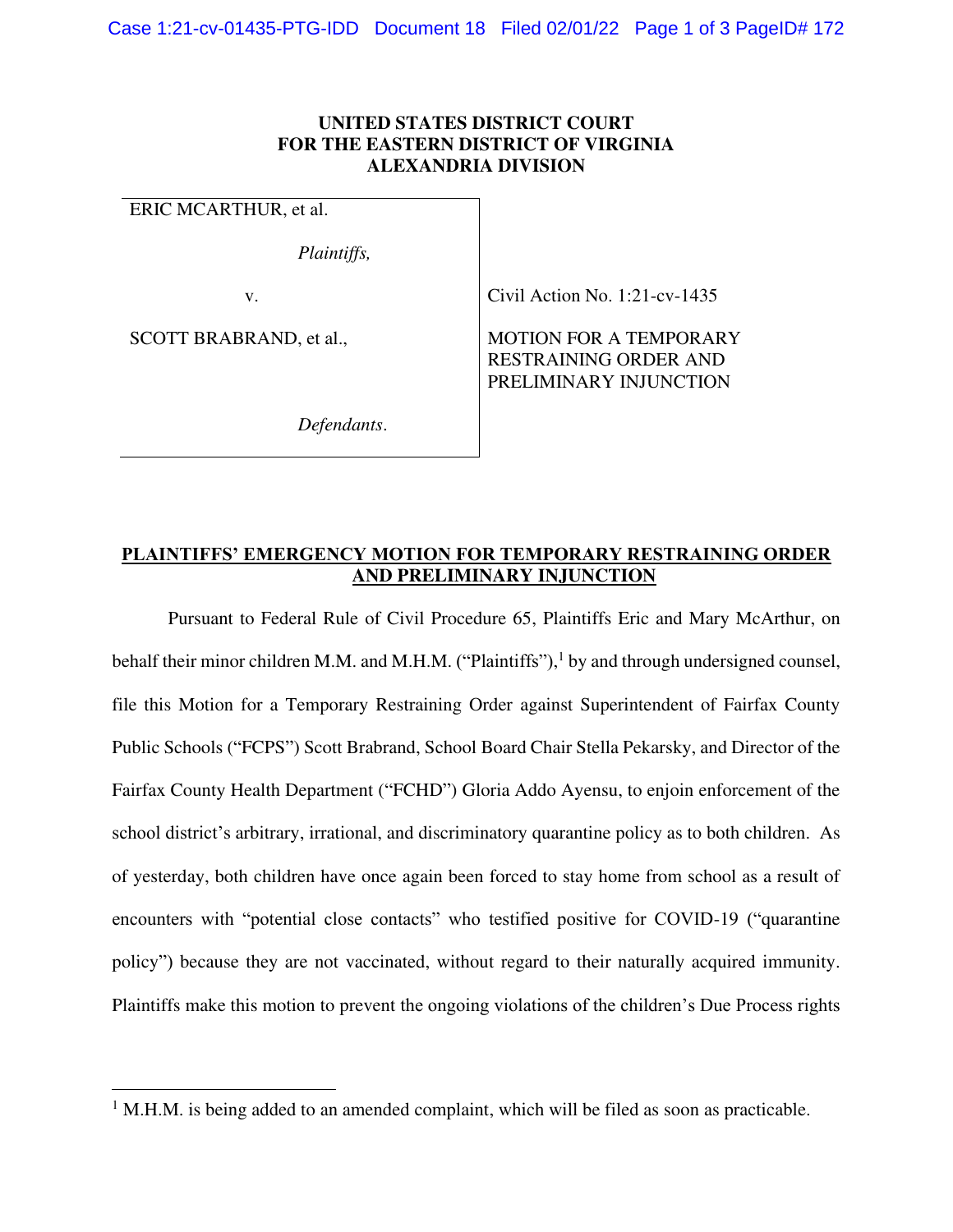under the state and federal constitutions to attend school and not be depriving of that right without a hearing, and rights to Equal Protection under the federal constitution, without which they will be irreparably harmed before the case can be adjudicated. They request both (1) a hearing on this matter as soon as possible so that a TRO can be entered, permitting the students to attend school while motion practice continues; and (2) that the TRO be converted to a Preliminary Injunction once the parties have had the opportunity to brief the matter.

As set forth in the accompanying Memorandum in Support, along with the Complaint, Plaintiffs have met their burden for entry of a TRO:

*First*, they have established a likelihood of success on the merits because the quarantine policy, which fails to recognize the children's naturally acquired immunity, violates their constitutional rights to Equal Protection and to Due Process, and their rights to an uninterrupted education under Virginia State law, and cannot survive rational basis let alone a higher level of review;

*Second*, Plaintiffs have shown that, absent an injunction, they will suffer irreparable harm as a result of ongoing violations of their constitutional rights under both federal and state law; and

*Third*, as the prospective injury to Plaintiffs outweighs any damage the proposed injunction may cause Defendants (which is none, because there is no evidence at all that those with recently acquired natural immunity spread COVID-19 and certainly not at higher rates than the vaccinated), and they *do not have COVID-19*, the balance of equities strongly favors an injunction. Likewise, Defendants have no legitimate interest in enforcing an unconstitutional, unscientific, and arbitrary policy.

For these reasons and those set forth in detail in the accompanying Memorandum in Support, the Court should issue a TRO enjoining Defendants from excluding M.H.M. and M.M.